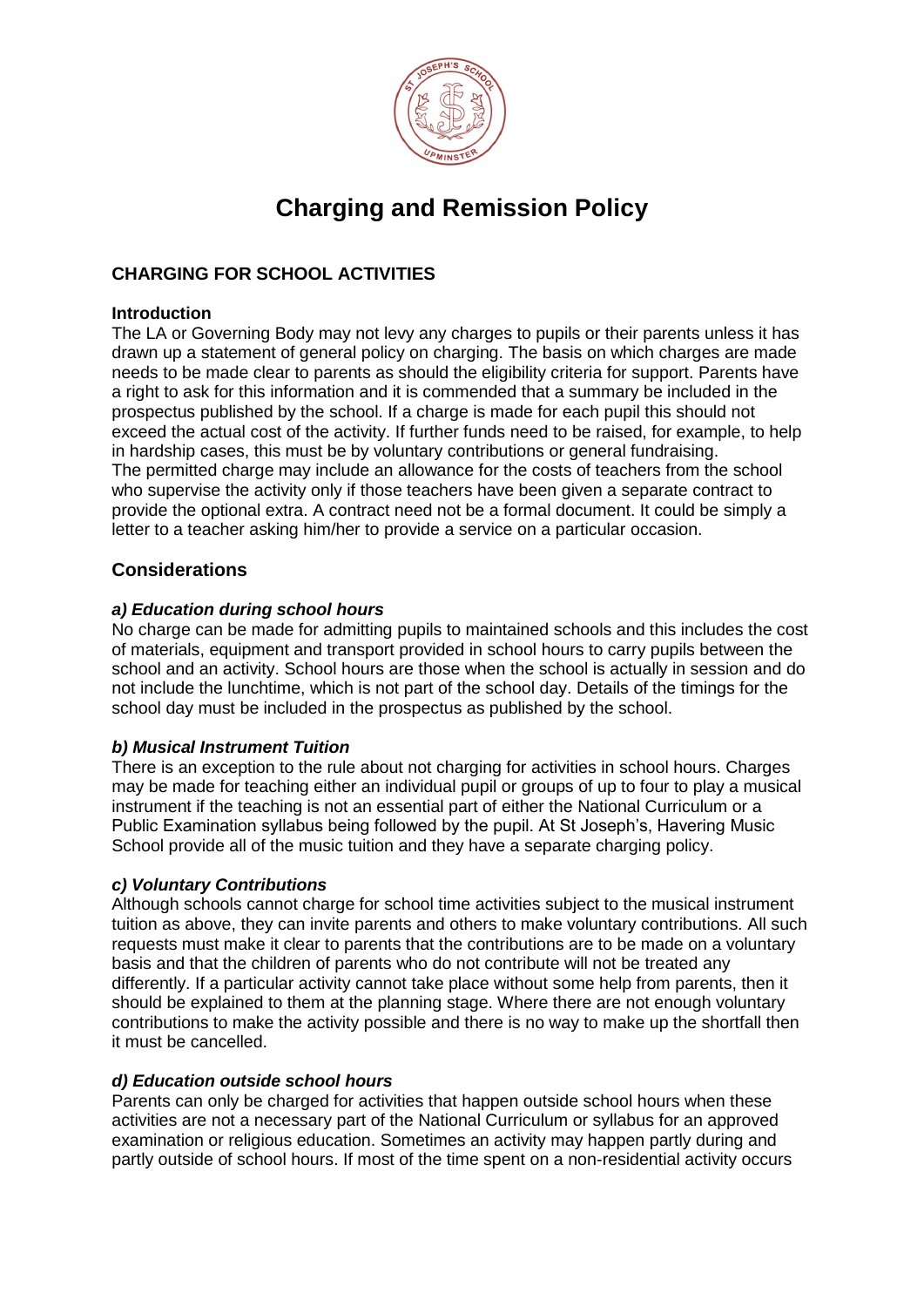during school hours then that activity counts as taking place entirely in school hours and no charge may be made.

# *e) Residential Activities*

For residential activities taking place largely during school time or which meet the requirements of the syllabus for a public examination, or is to do with the National Curriculum or religious education, no charge may be made either for the education or for the cost of travel. However, charges can be made for board and lodging in these circumstances except for pupils whose parents are receiving Income Support, Working Families Tax Credit, Disabled Persons Tax Credit or income-based Job Seekers allowance. The head should tell all parents of the right to claim free activities if they are receiving these benefits.

#### *f) Public Examinations*

No charges may be made for entering pupils for public examinations that are set out in regulations.

An examination entry fee may be charged to parents if

 $\Box$  The examination is on the set list but the pupil was not prepared for it at the school;

 $\Box$  The examination is not on the set list but the school arranges for the pupil to take it;

 $\Box$  A pupil fails without good reason to complete the requirements of any public examination where the governing body or LA originally paid or agreed to pay the entry fee.

Charging is allowed for tuition and other costs if a pupil is prepared outside school hours for an examination that is not set out in regulations.

#### *g) Charges*

Charges levied for any of the above must not exceed the actual cost of the activity.

# **HAVERING'S POLICY ON CHARGING AND REMISSIONS**

#### **Introduction**

Given that all schools are now responsible for their own budgets under the Fair Funding scheme of financial delegation charging and remission is in the main a matter for governing bodies, subject to compliance with the statutory requirements as described above. The Authority's policy would only be directly relevant where it had used its powers to suspend financial delegation. In that event the Authority's policy, as set out below, would operate. However, the main purpose of the policy is to provide useful guidance for Governing Bodies who may adopt without amendment or with such variations as they think fit, providing that they comply with the law.

#### **Individual Music Tuition**

A separate policy statement on music tuition is in place for the Havering Music School.

#### **Board and Lodging**

Where a school activity requires pupils to spend nights away from home the Authority will make a charge for board and lodging in all cases whether or not the residential trip is deemed to have taken place in school hours.

Charges will be remitted in full for board and lodging for pupils whose parents are in receipt of Income Support, Working Families Tax Credit, Disabled Persons Tax Credit or an incomebased Job Seekers allowance.